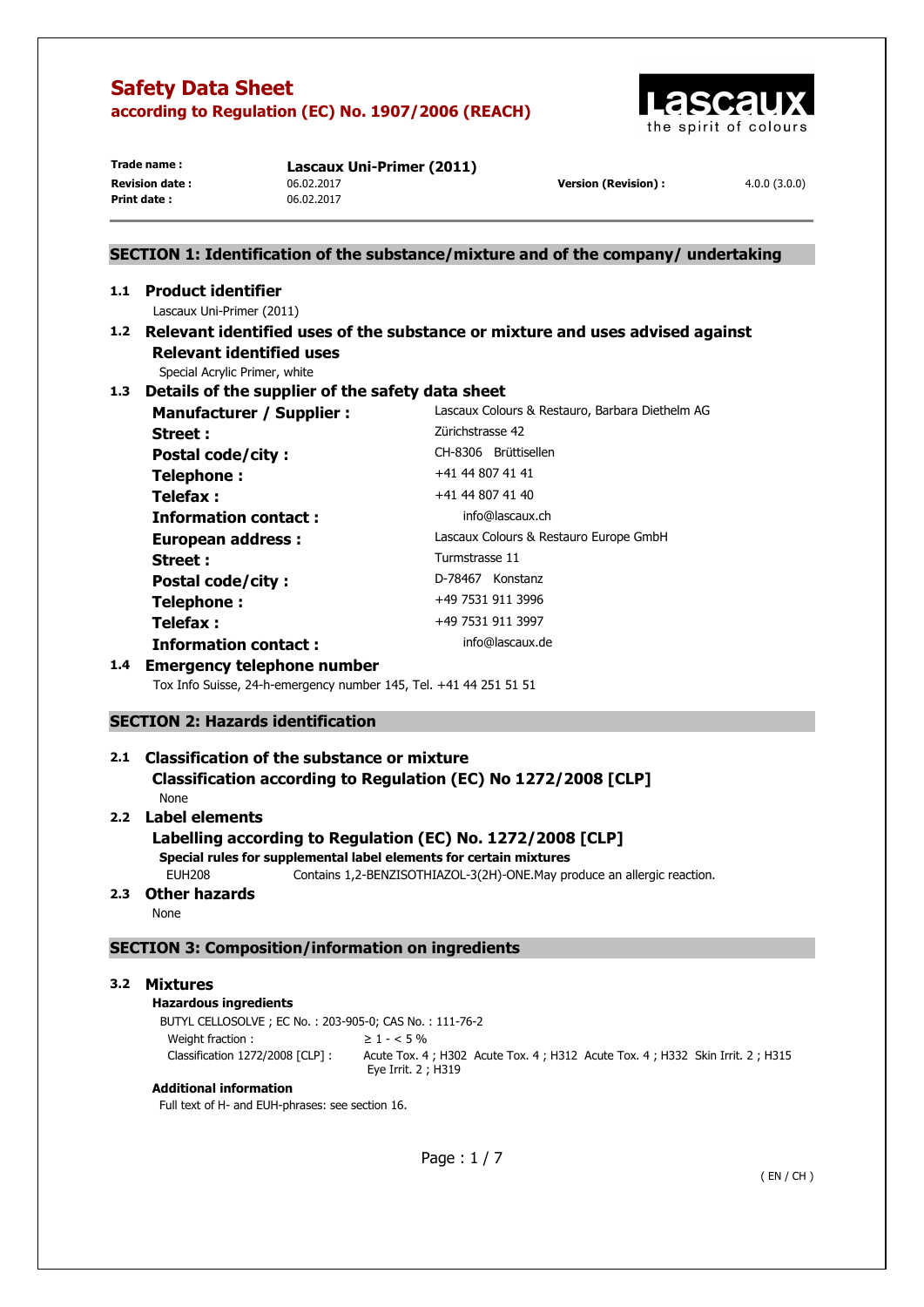

**Print date :** 06.02.2017

**Trade name : Lascaux Uni-Primer (2011) Revision date :** 06.02.2017 **Version (Revision) :** 4.0.0 (3.0.0)

### **SECTION 4: First aid measures**

### **4.1 Description of first aid measures**

#### **General information**

In all cases of doubt, or when symptoms persist, seek medical attention. Never give anything by mouth to an unconscious person.

#### **Following inhalation**

Take the casualty into the fresh air and keep warm. Keep at rest. Irregular breathing/no breathing: artificial respiration. Unconsciousness: lateral position - call a physician.

#### **In case of skin contact**

Wash away with soap and water and rinse. Do NOT use solvents or thinners.

#### **After eye contact**

Remove contact lenses, keep eyelids open. Flush with plenty of water (10 - 15 min.). Call a physician.

#### **After ingestion**

Contact a doctor immediately. Keep at rest. Do not induce vomiting.

- **4.2 Most important symptoms and effects, both acute and delayed**  No information available.
- **4.3 Indication of any immediate medical attention and special treatment needed**  None

#### **SECTION 5: Firefighting measures**

#### **5.1 Extinguishing media**

**Suitable extinguishing media** 

Alcohol resistant foam, CO2, powders, water spray.

# **Unsuitable extinguishing media**

Wateriet.

### **5.2 Special hazards arising from the substance or mixture**

Fire will produce dense black smoke. Exposure to decomposition products may cause a health hazard.

# **5.3 Advice for firefighters Special protective equipment for firefighters**

Appropriate breathing apparatus may be required.

### **5.4 Additional information**

Do not allow the quenching water into the sewage system.

### **SECTION 6: Accidental release measures**

### **6.1 Personal precautions, protective equipment and emergency procedures**

Keep away from ignition sources and provide for good ventilation. Refer to protective measures listed in sections 7 and 8.

### **6.2 Environmental precautions**

If the product contaminates lakes, rivers or sewages, inform appropriate authorities in accordance with local regulations.

### **6.3 Methods and material for containment and cleaning up**

#### **For cleaning up**

Contain and collect spillage with non-combustible absorbent materials, e.g. sand, earth, vermiculite, diatomaceous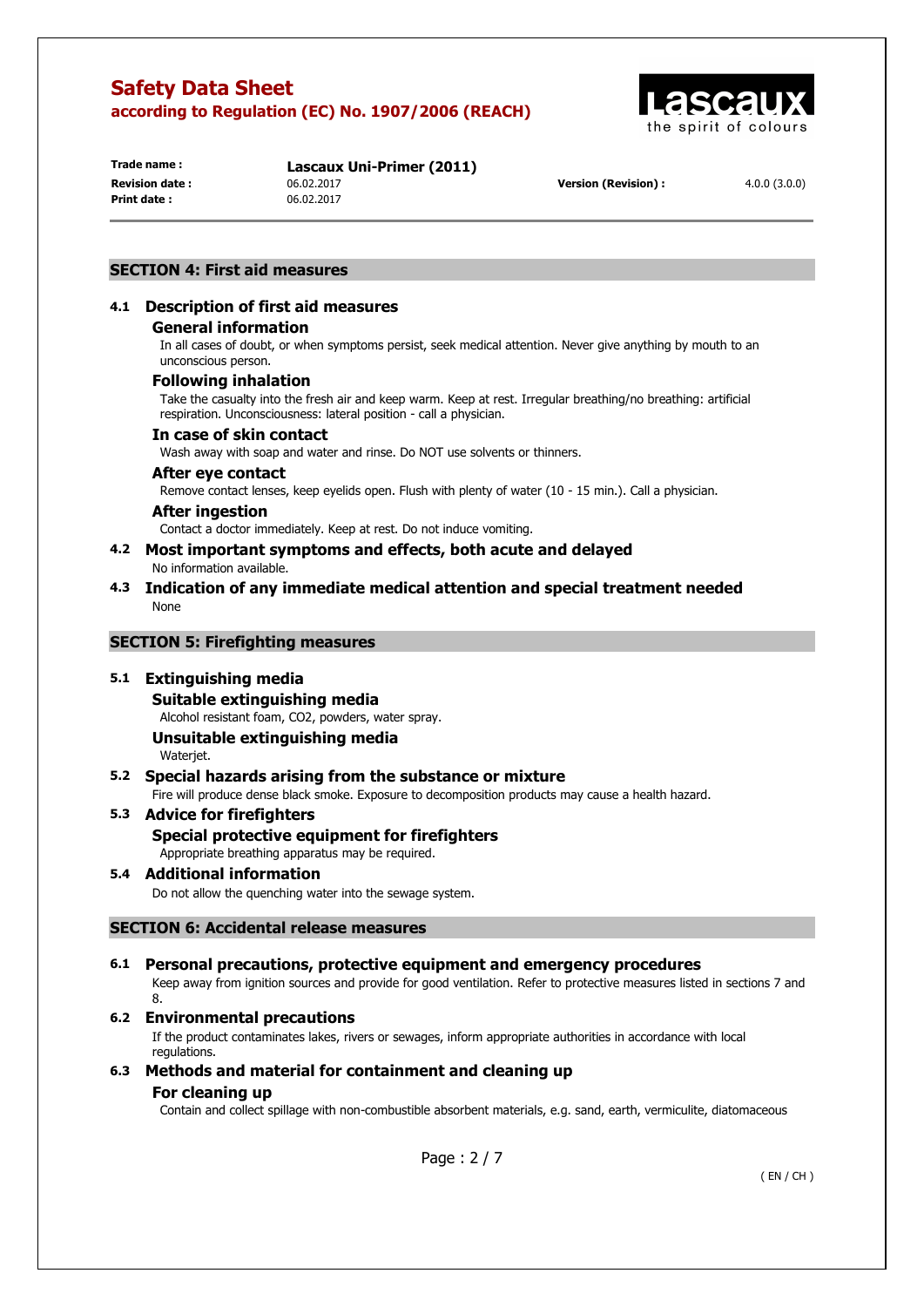

**Print date :** 06.02.2017

**Trade name : Lascaux Uni-Primer (2011) Revision date :** 06.02.2017 **Version (Revision) :** 4.0.0 (3.0.0)

earth and place in container for disposal according to local regulations (see section 13). Clean preferabily with a detergent; avoid use of solvents.

### **6.4 Reference to other sections**

None

### **SECTION 7: Handling and storage**

#### **7.1 Precautions for safe handling**

Do not eat or drink during work - no smoking. Comply with the health and safety at work laws. For personal protection see Section 8.

# **7.2 Conditions for safe storage, including any incompatibilities**

**Requirements for storage rooms and vessels** 

No particular measures required.

### **Hints on joint storage**

**Storage class (D): 12 Storage class (TRGS 510) ( D ) :** 12

#### **Further information on storage conditions**

Always keep in containers of same material as the original one. See also instructions on the label. Avoid heating and direct sunlight. Keep containers dry and cool. Comply with the health and saftey at work laws.

### **7.3 Specific end use(s)**

None

### **SECTION 8: Exposure controls/personal protection**

#### **8.1 Control parameters**

### **Occupational exposure limit values**

LIMESTONE ; CAS No. : 1317-65-3

| Limit value type (country of origin): MAK (CH)      |                                 |
|-----------------------------------------------------|---------------------------------|
| Limit value:                                        | 3 mg/m <sup>3</sup>             |
| Remark:                                             | a                               |
| Version:                                            | 01.01.2013                      |
| TALC (MG3H2(SIO3)4) ; CAS No.: 14807-96-6           |                                 |
| Limit value type (country of origin): MAK (CH)      |                                 |
| Limit value:                                        | 2 mg/m <sup>3</sup>             |
| Remark:                                             | a SSC                           |
| Version:                                            | 01.01.2013                      |
| BUTYL CELLOSOLVE; CAS No.: 111-76-2                 |                                 |
| Limit value type (country of origin): MAK (CH)      |                                 |
| Limit value:                                        | 10 ppm / $49 \text{ mg/m}^3$    |
| Remark:                                             | H B SSC                         |
| Version:                                            | 01.01.2013                      |
| Limit value type (country of origin): STEL (CH)     |                                 |
| Limit value:                                        | 20 ppm $/$ 98 mg/m <sup>3</sup> |
| Remark:                                             | H B SSC                         |
| Version:                                            | 01.01.2013                      |
| Limit value type (country of origin) : TRGS 900 (D) |                                 |
| Limit value:                                        | 20 ppm / 98 mg/m <sup>3</sup>   |
| Peak limitation:                                    | 4(II)                           |
| Remark:                                             | H,Y                             |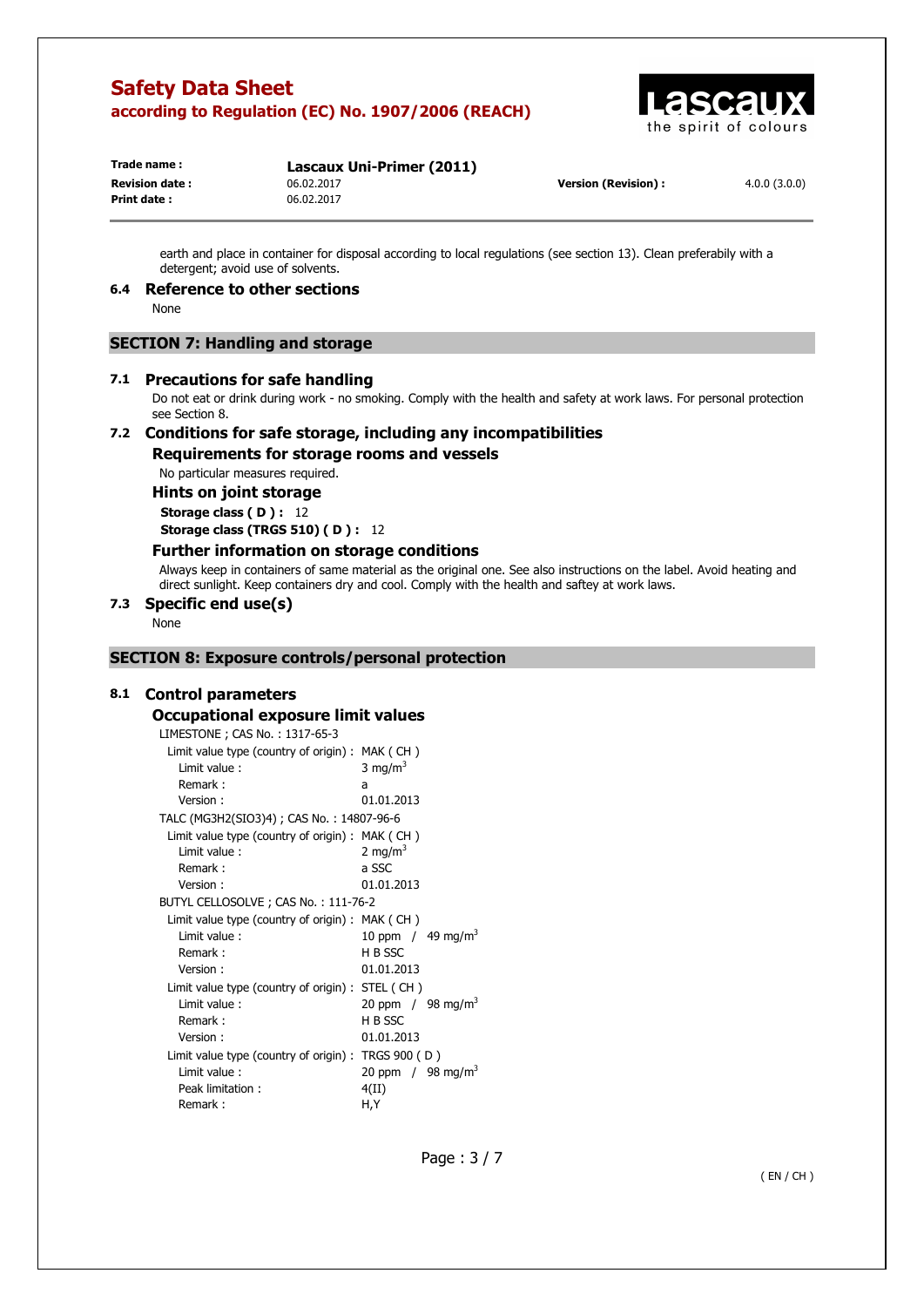

| Trade name:           |                                                     | Lascaux Uni-Primer (2011)     |                                |                                                                                       |              |  |
|-----------------------|-----------------------------------------------------|-------------------------------|--------------------------------|---------------------------------------------------------------------------------------|--------------|--|
| <b>Revision date:</b> | 06.02.2017                                          |                               |                                | <b>Version (Revision):</b>                                                            | 4.0.0(3.0.0) |  |
| <b>Print date:</b>    | 06.02.2017                                          |                               |                                |                                                                                       |              |  |
| Version:              |                                                     | 04.11.2017                    |                                |                                                                                       |              |  |
|                       | Limit value type (country of origin) : TRGS 903 (D) |                               |                                |                                                                                       |              |  |
| Parameter:            |                                                     |                               |                                | Butoxy acetic acid / Urine (U) / At long term exposure: after several previous shifts |              |  |
| Limit value:          |                                                     | $100$ mg/l                    |                                |                                                                                       |              |  |
| Version:              |                                                     | 31.03.2004                    |                                |                                                                                       |              |  |
|                       | Limit value type (country of origin) : STEL (EC)    |                               |                                |                                                                                       |              |  |
| Limit value:          |                                                     |                               | 50 ppm / 246 mg/m <sup>3</sup> |                                                                                       |              |  |
| Remark:               |                                                     | н                             |                                |                                                                                       |              |  |
| Version:              |                                                     | 08.06.2000                    |                                |                                                                                       |              |  |
|                       | Limit value type (country of origin) : TWA (EC)     |                               |                                |                                                                                       |              |  |
| Limit value:          |                                                     | 20 ppm / 98 mg/m <sup>3</sup> |                                |                                                                                       |              |  |
| Remark:               |                                                     | H                             |                                |                                                                                       |              |  |
| Version:              |                                                     | 08.06.2000                    |                                |                                                                                       |              |  |
|                       | ZINC OXIDE ; CAS No. : 1314-13-2                    |                               |                                |                                                                                       |              |  |
|                       | Limit value type (country of origin) : MAK (CH)     |                               |                                |                                                                                       |              |  |
| Limit value:          |                                                     | 3 mg/m <sup>3</sup>           |                                |                                                                                       |              |  |
| Remark:               |                                                     | a                             |                                |                                                                                       |              |  |
| Version:              |                                                     | 01.01.2013                    |                                |                                                                                       |              |  |
|                       | Limit value type (country of origin) : STEL (CH)    |                               |                                |                                                                                       |              |  |
| Limit value:          |                                                     | 3 mg/ $m3$                    |                                |                                                                                       |              |  |
| Remark:               |                                                     | #a                            |                                |                                                                                       |              |  |

**8.2 Exposure controls** 

# **Personal protection equipment**

# **Eye/face protection**

Wear protective glasses in case of splashes.

Version : 01.01.2013

### **Skin protection**

# **Body protection**

After skin contact wash thorougly with soap and water or use recognised skin cleanser. Do Not use solvents or thinners.

### **SECTION 9: Physical and chemical properties**

### **9.1 Information on basic physical and chemical properties**

#### **Appearance**

**Physical state :** Liquid. **Colour :** White.

### **Odour**

Poor, characteristic.

### **Safety relevant basis data**

| Initial boiling point and boiling<br>range: | (1013 hPa) | approx. | 100            | °C                |
|---------------------------------------------|------------|---------|----------------|-------------------|
| Flash point:                                |            |         | not applicable |                   |
| Vapour pressure:                            | (50 °C )   | approx. | 120            | hPa               |
| Density :                                   | (20 °C)    | approx. | 1.3            | q/cm <sup>3</sup> |
| pH :                                        |            | approx. | $9.0 - 9.5$    |                   |
| Viscosity:                                  | (20 °C)    | approx. | $2000 - 3500$  | mPa.s             |
| ⊂har infarmatian                            |            |         |                |                   |

# **9.2 Other information**

None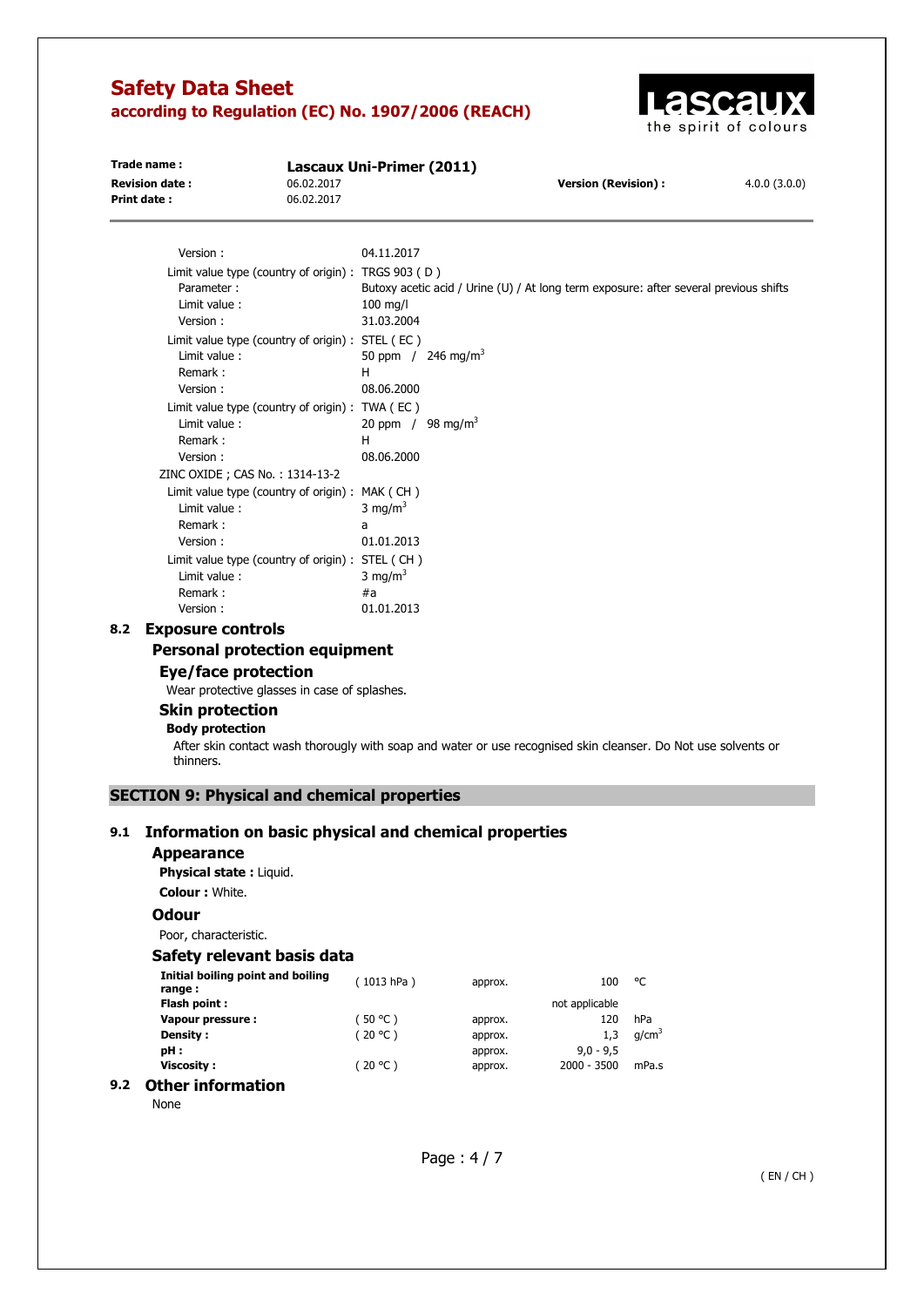

**Print date :** 06.02.2017

**Trade name : Lascaux Uni-Primer (2011) Revision date :** 06.02.2017 **Version (Revision) :** 4.0.0 (3.0.0)

### **SECTION 10: Stability and reactivity**

#### **10.1 Reactivity**

No information available.

- **10.2 Chemical stability**  No information available.
- **10.3 Possibility of hazardous reactions**  No information available.
- **10.4 Conditions to avoid**  Stable under recommended storage and handling conditions(See section 7).
- **10.5 Incompatible materials** 
	- No information available.
- **10.6 Hazardous decomposition products**

When exposed to high temperatures may produce hazardous decomposition products such as carbon monoxide and dioxide, smoke, oxides of nitrogen.

### **SECTION 11: Toxicological information**

### **11.1 Information on toxicological effects**

No information available.

### **SECTION 12: Ecological information**

### **12.1 Toxicity**

No information available.

- **12.2 Persistence and degradability**  No information available.
- **12.3 Bioaccumulative potential**  No information available.
- **12.4 Mobility in soil**  No information available.
- **12.5 Results of PBT and vPvB assessment**  No information available.
- **12.6 Other adverse effects**  No information available.
- **12.7 Additional ecotoxicological information**  There are no data available on the product itself.

### **SECTION 13: Disposal considerations**

Contaminated packaging must be emptied of all residues and, following appropriate cleaning, may be sent to a recycling plant. Uncleaned packaging must be disposed of in the same manner as the medium.

### **13.1 Waste treatment methods**

### **Product/Packaging disposal**

### **Waste codes/waste designations according to EWC/AVV**

08 01 12: Waste paint and varnish other than those mentioned in 08 01 11.

Page : 5 / 7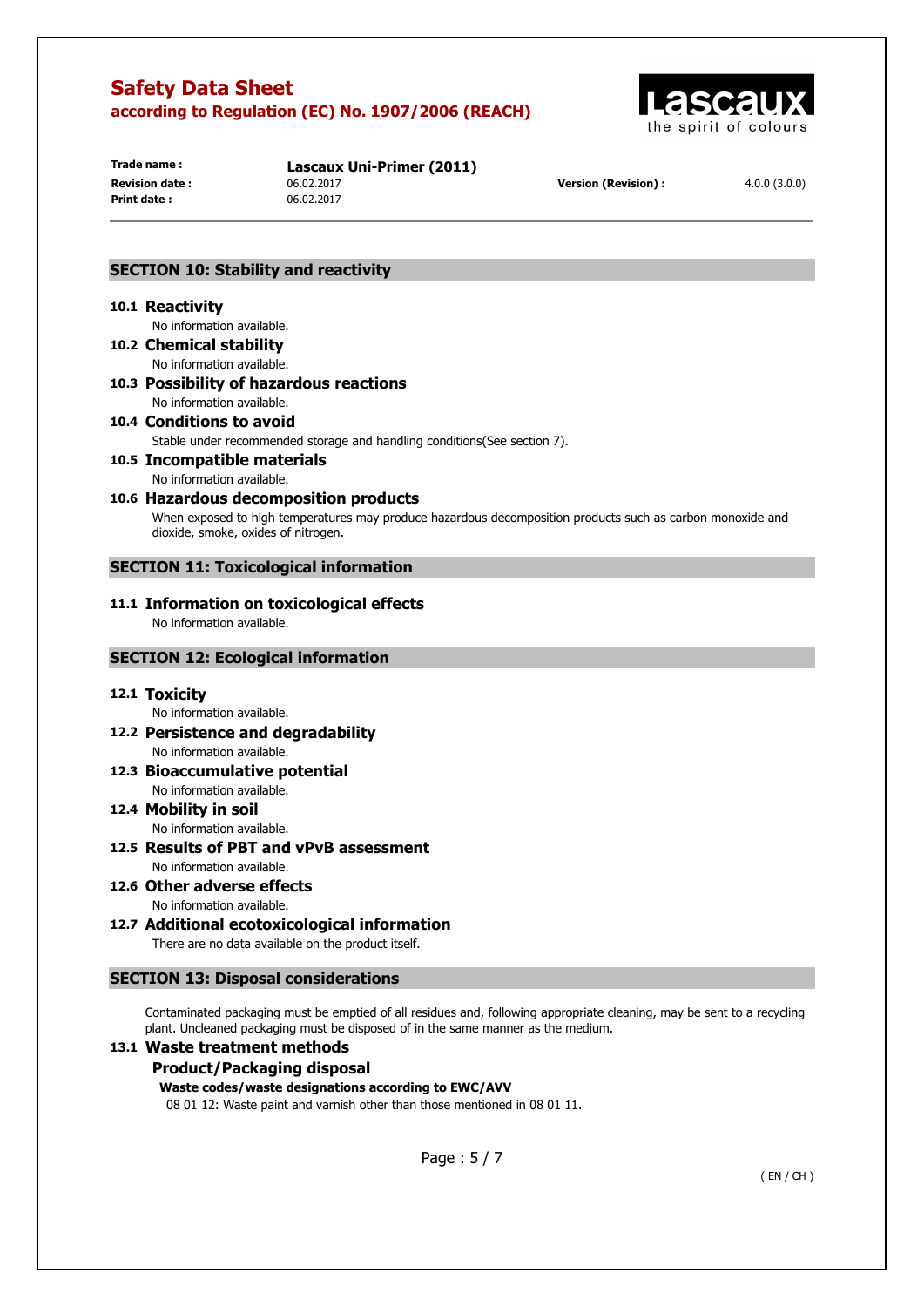

**Print date :** 06.02.2017

**Trade name : Lascaux Uni-Primer (2011) Revision date :** 06.02.2017 **Version (Revision) :** 4.0.0 (3.0.0)

### **SECTION 14: Transport information**

#### **14.1 UN number**

No dangerous good in sense of these transport regulations.

#### **14.2 UN proper shipping name**

No dangerous good in sense of these transport regulations.

# **14.3 Transport hazard class(es)**

No dangerous good in sense of these transport regulations.

#### **14.4 Packing group**  No dangerous good in sense of these transport regulations.

### **14.5 Environmental hazards**  No dangerous good in sense of these transport regulations.

**14.6 Special precautions for user** 

None

### **SECTION 15: Regulatory information**

# **15.1 Safety, health and environmental regulations/legislation specific for the substance or mixture**

#### **National regulations**

U.S.A. Conforms to ASTM D-4236. "No health labeling required" **Water hazard class (WGK)**  Class ( D ) : nwg (Non-hazardous to water) Classification according to VwVwS

### **15.2 Chemical safety assessment**

No information available.

### **SECTION 16: Other information**

### **16.1 Indication of changes**

None

### **16.2 Abbreviations and acronyms**

None

# **16.3 Key literature references and sources for data**

None

# **16.4 Classification for mixtures and used evaluation method according to regulation (EC) No 1272/2008 [CLP]**

No information available.

### **16.5 Relevant H- and EUH-phrases (Number and full text)**

- H302 Harmful if swallowed.
- H312 Harmful in contact with skin.
- H315 Causes skin irritation.
- H319 Causes serious eye irritation.
- H332 Harmful if inhaled.

### **16.6 Training advice**

None

### **16.7 Additional information**